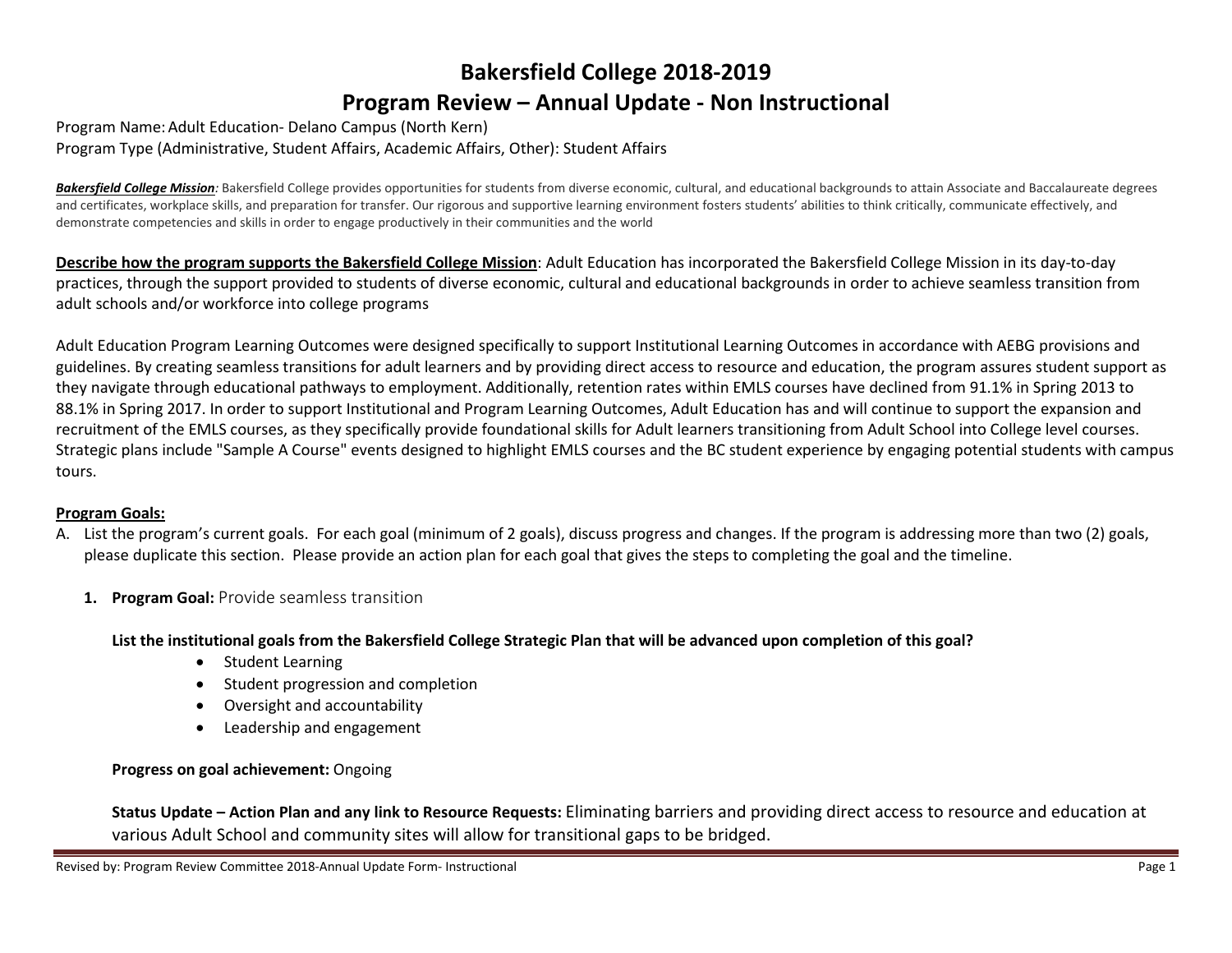**2. Program Goal:** Create job security through Career Pathway Development

**List the institutional goals from the Bakersfield College Strategic Plan that will be advanced upon completion of this goal?** 

- Student Learning
- Student progression and completion
- Leadership and engagement

## **Progress on goal achievement:** Ongoing

**Status Update – Action Plan and link to Resource Requests:** Continued collaboration with CTE and America's Job Center to help insure student support and success as they navigate through their educational pathways to employment.

- B. List new or revised goals (if applicable)
	- **1. Program Goal:** Increase EMLS enrollment

**List the institutional goals from the Bakersfield College Strategic Plan that will be advanced upon completion of this goal?** Student Learning

**Progress on goal achievement:** Ongoing- 06/31/2019

**Status Update – Action Plan and link to Resource Requests:** Eliminating barriers to matriculation assistance by providing evening workshops at rural adult school sites.

**3. Program Goal:** Offer EMLS courses at more rural sites

**List the institutional goals from the Bakersfield College Strategic Plan that will be advanced upon completion of this goal?** Student Learning

**Progress on goal achievement:** Ongoing- 06/31/2019

**Status Update – Action Plan and any link to Resource Requests:** Collaborate with partner Adult Program in Wasco to begin offering EMLS courses in Wasco.

## **Program Analysis**:

Take a look at your trend data (all programs should have some form of data that is used to look at changes over time). Please report on any unexpected changes or challenges that your program encountered this cycle: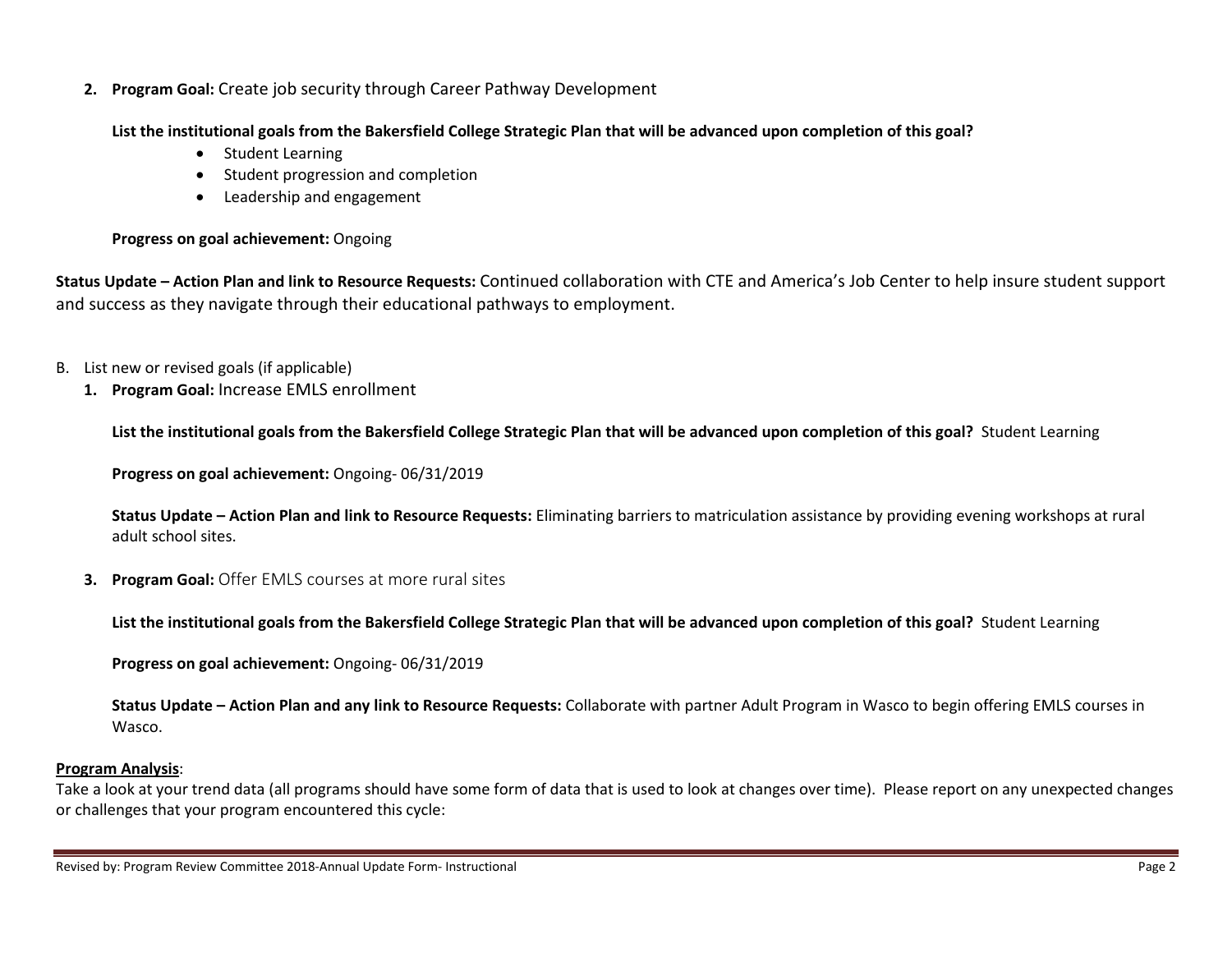- 1. How does your trend data (or other data your area collects) impact your decision making process for your program?
	- Data collected allows Adult Education to collaborate with EMLS and other departments to schedule appropriate courses to meet needs of AE students in each of our service areas. Additionally, through the data collected we are able to assess student progression and completion through the EMLS program.
- 2. Evidence of Program Dialog of data
	- o If you have had time to review and discuss your program's data with members of your department, attach documentation of your discussion. Documentation can come in the form of minutes from meetings or retreats, email dialog or any other ways that show substantive discussion.
	- AEBG Staff Meeting Agenda- [https://kccd](https://kccd-my.sharepoint.com/:w:/g/personal/endee_grijalva_bakersfieldcollege_edu/EXRTTIzdDwlJnMGCp7G8v7oBrQGiiXTkPu8jgmn_Mhs-CA?e=PN28Ac)[my.sharepoint.com/:w:/g/personal/endee\\_grijalva\\_bakersfieldcollege\\_edu/EXRTTIzdDwlJnMGCp7G8v7oBrQGiiXTkPu8jgmn\\_Mhs-](https://kccd-my.sharepoint.com/:w:/g/personal/endee_grijalva_bakersfieldcollege_edu/EXRTTIzdDwlJnMGCp7G8v7oBrQGiiXTkPu8jgmn_Mhs-CA?e=PN28Ac)[CA?e=PN28Ac](https://kccd-my.sharepoint.com/:w:/g/personal/endee_grijalva_bakersfieldcollege_edu/EXRTTIzdDwlJnMGCp7G8v7oBrQGiiXTkPu8jgmn_Mhs-CA?e=PN28Ac)
	- TopsPro/ CASAS Data Report- [https://kccd-my.sharepoint.com/:b:/g/personal/endee\\_grijalva\\_bakersfieldcollege\\_edu/EZ6y-](https://kccd-my.sharepoint.com/:b:/g/personal/endee_grijalva_bakersfieldcollege_edu/EZ6y-68bFvtJlrJCwCuCaeIBV8IFio0KsTYJ-cRVJdyKlA)[68bFvtJlrJCwCuCaeIBV8IFio0KsTYJ-cRVJdyKlA](https://kccd-my.sharepoint.com/:b:/g/personal/endee_grijalva_bakersfieldcollege_edu/EZ6y-68bFvtJlrJCwCuCaeIBV8IFio0KsTYJ-cRVJdyKlA)
	- End of year services report-

| Unduplicated<br><b>Students Served</b><br><b>By Location</b> | 2016-17 | 2017-18 |
|--------------------------------------------------------------|---------|---------|
| <b>Job Spot</b>                                              | N/A     | 243     |
| <b>Delano Campus</b>                                         | N/A     | 268     |

| Students Served 17-18 | Inquiry | <b>Intake Forms</b> | <b>Matriculated</b> | <b>EMLS</b><br><b>Support</b> | <b>Counseling/Advising</b> |
|-----------------------|---------|---------------------|---------------------|-------------------------------|----------------------------|
| Job Spot (BAS)        | 136     | 68                  | 46                  | 46                            |                            |
| <b>Delano Campus</b>  | N/A     | 105                 | 72                  | 112                           | 146                        |

| <b>Job Spot Courses</b>      | <b>Fall 2017</b> | <b>Spring 18</b> | <b>Summer 18</b> | <b>Fall 2018</b> |
|------------------------------|------------------|------------------|------------------|------------------|
| # of EMLS Sections           | N/A              |                  |                  |                  |
| # of GE Courses              | N/A              | N/A              | N/A              |                  |
| # of CTE Courses             | N/A              | N/A              | N/A              | N/A              |
|                              |                  |                  |                  |                  |
| <b>Delano Campus Courses</b> | Fall 2017        | Spring 18        | Summer 18        | <b>Fall 2018</b> |
| # of EMLS Sections           |                  |                  |                  | 10               |

- 3. Were there any changes to student demographics (age, gender, or ethnicity) for the past cycle?
	- Adult Education has seen a significant increase in ESL students over the last year. The increase can be attributed to marketing and attendance of outreach events as well as an increase collaboration with partner adult schools.
	- There has been a significant increase in the number of students with international degrees seeking employment, obtain their GED or possibly continue their education utilize the degree they already have.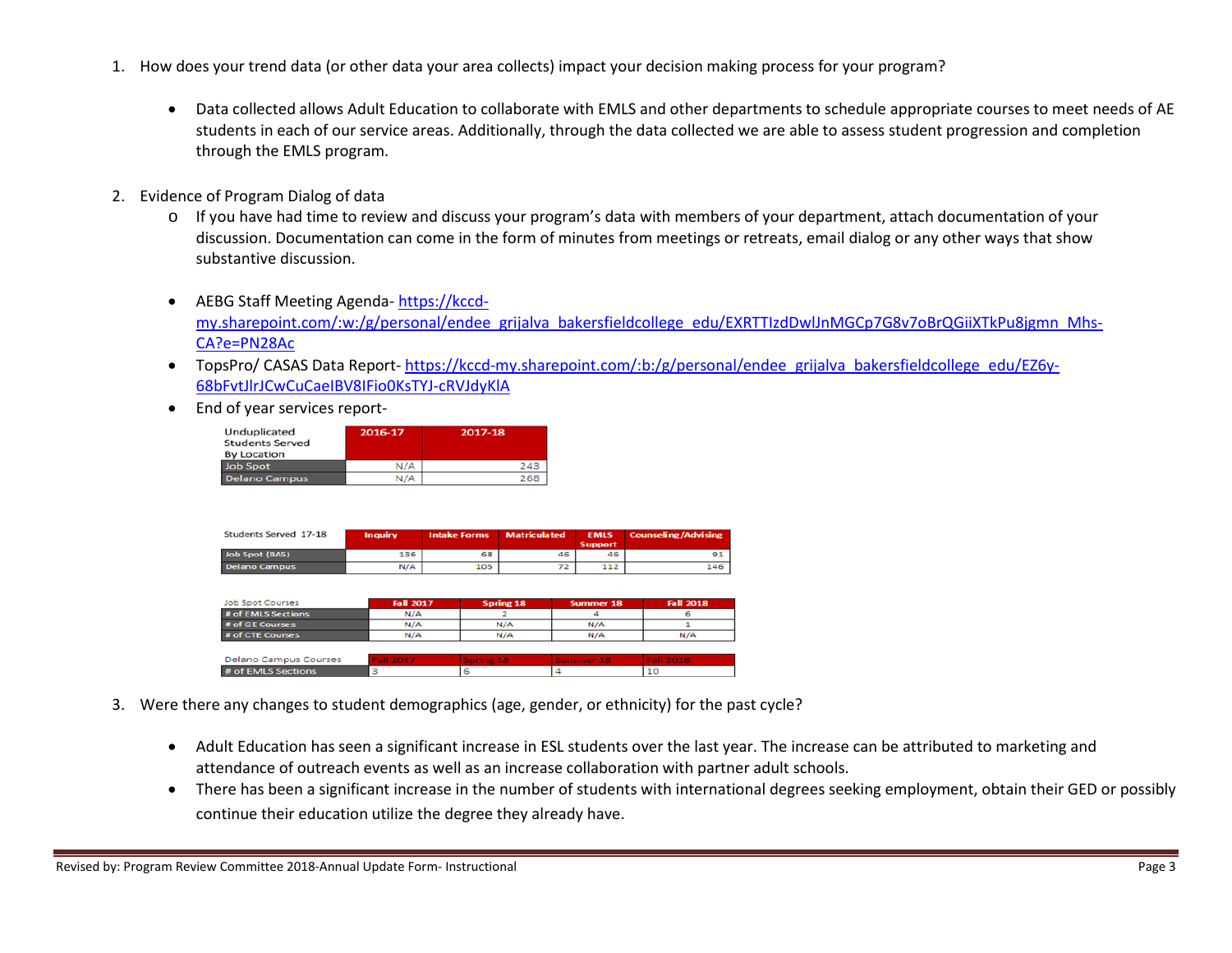- 4. Equity gaps
	- o Please look for large differences, or gaps, between top performing groups and others. Consider how you could identify the reasons behind these gaps, and if there changes that could be made to reduce them. For in depth review of equity issues, and on changes that are being made campus-wide, please refer to the current [Bakersfield College Student Equity Plan.](https://www.bakersfieldcollege.edu/sites/bakersfieldcollege.edu/files/2015-18_StudentEquityPlan.pdf)
	- As part of the Rural Initiatives team, one of the primary goals to decrease equity gaps in service was to continue increasing enrollments of Hispanics in our institution by providing access to courses and services in the rural communities. Additionally, even though there has been an increase in SEP completion for Hispanic throughout the past year the completion percentage is still lower than the average of the general student population. In order to reduce the gap in SEP completion and increase the percentage of Hispanics completing their SEP, the Delano Campus AE team will encourage students to meet with their counselor and/or take a STDV course to complete their SEP.
- 5. Please describe any recent achievements of members of your area who have won awards or distinctions, new projects your area has implemented, professional development work, professional conference presentations or recently published work.
	- During FLEX week for Fall 2018, the Adult Education team offered a presentation for professional development. The presentation included an overview of the program, program background, "painting the picture" activity, and discussion of different scenarios we have encountered in AE. The presentation gave faculty and staff present a brief summary of AE, and tools to better serve AE students.
	- The BC- Delano Campus AE team has launched supportive services in Lost Hills. Services offered seek to prepare students for upcoming educational opportunities in Wasco as we develop a one-stop location there.
	- The Adult Education program has created a quarterly newsletter that informs staff and community of services offered, success stories and upcoming events.
- 6. The college has embarked on significant efforts such **as Guided Pathways, affinity groups** and **completion coaching communities** to improve the success and completion rates of our students. Please describe what your program/department/office is doing to contribute to these efforts.
	- Similar to other departments and programs, each AE team member is assigned to a Guided Pathway, affinity group and/or a completion team. For example, the Program Manager is a member of the Personal & Career Exploration Pathway.
	- Participation on various Bakersfield College and community committees such as Administrative Council and North kern Adult Education Alliance have provided opportunities for continued dialog and collaboration. These cross-agency and cross-department collaborations have allowed our team to better serve Adult Education students and support student learning outcomes.
	- One particular partnership that occurred has between Adult Education and the EMLS Department. Transitional gap trends were identified in both North and South Kern leaving room for foundational support and basics skills support to be provided in addition to the EMSL courses. The resulting collaboration provides for student learning outcomes to be accomplished and adult learning gaps to be diminished over time.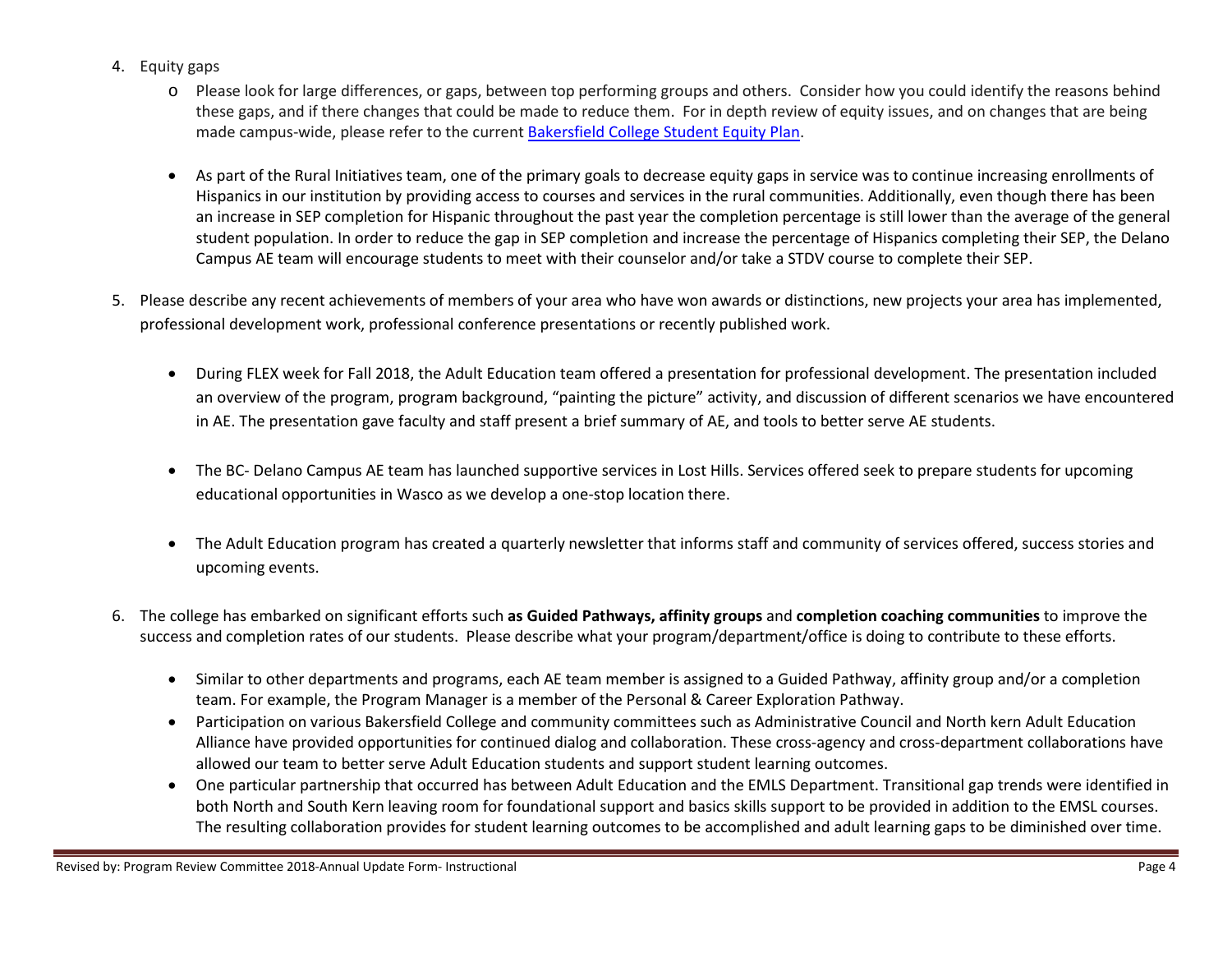- The AE team, part of Rural Initiatives is collaborating with the lead in implementing Starfish to develop an Adult Education affinity group. This will allow for more thorough and comprehensive completion coaching to occur. The Adult Education has provided completion coaching to those enrolled in EMLS courses through the programs data collection, targeted tutoring and intrusive support services offered to students.
- 7. Explain your role if you are involved in Dual Enrollment, Inmate Education, or Rural Initiatives.
	- The Adult Education program at the Delano Campus is part of the Rural Initiatives launched by Bakersfield College. Adult Education has allowed to increase supportive and transitional services for students in rural North Kern. As the Interim Program Manager for the Adult Education program at the Delano Campus, I have had the opportunity to lead the AE team to assist in and coordinate many events such matriculation workshops, open-house and resource fairs. Additionally, I have assisted with leading and coordinating other Rural Initiatives activities such as hiring committees, scholarship committees and matriculation events.

#### **Assessment Report - Annual Update**

- A. List your Administrative Unit Outcomes (AUOs)
	- Provide seamless transitions
	- Create job security through Career Pathway Development
- B. How did your outcomes results inform your program planning?
	- As previously mentioned, Subject Trend Data reflects the need to focus on specific demographic groups, in our case EMLS students being one of our target groups. With this in mind, we have been incredibly strategic in our recruitment and student support efforts. We have allowed for flexible scheduling, provided full supportive services and resource coordination for all sites served. Additionally, our team is specifically designed to be agile and incredibly high touch due to the population we serve. Lastly, data points such as student intake forms, provide several layers of student info on which to assess their needs and utilize for future program planning. For example, course offerings are based on student driven data and need, as to ensure a seamless transition into the college atmosphere.
- C. How do the Administrative Unit Outcomes align with Institutional Learning Outcomes?
	- Adult Education recognizes the need to create platforms in which Program Learning Outcomes can be accomplished and assessed, not only for Bakersfield College, but to meet AE funding guidelines and objectives and to provide added value to the Adult learners that the program serves. Platforms such as EMSL course offerings on multiple rural communities such as McFarland, Wasco, and Delano paired with the implementation of assessment testing will allow AE to better measure learning outcomes quantitatively.

#### **Analysis of Received Resources from Previous Cycle**

#### **Discuss the type of resources you received and their Impact on program effectiveness? Facilities:**

*If your program received a building remodel or renovation, additional furniture or beyond routine maintenance, please explain how this request or requests impacts your program and helps contribute to student success.*

#### Not Applicable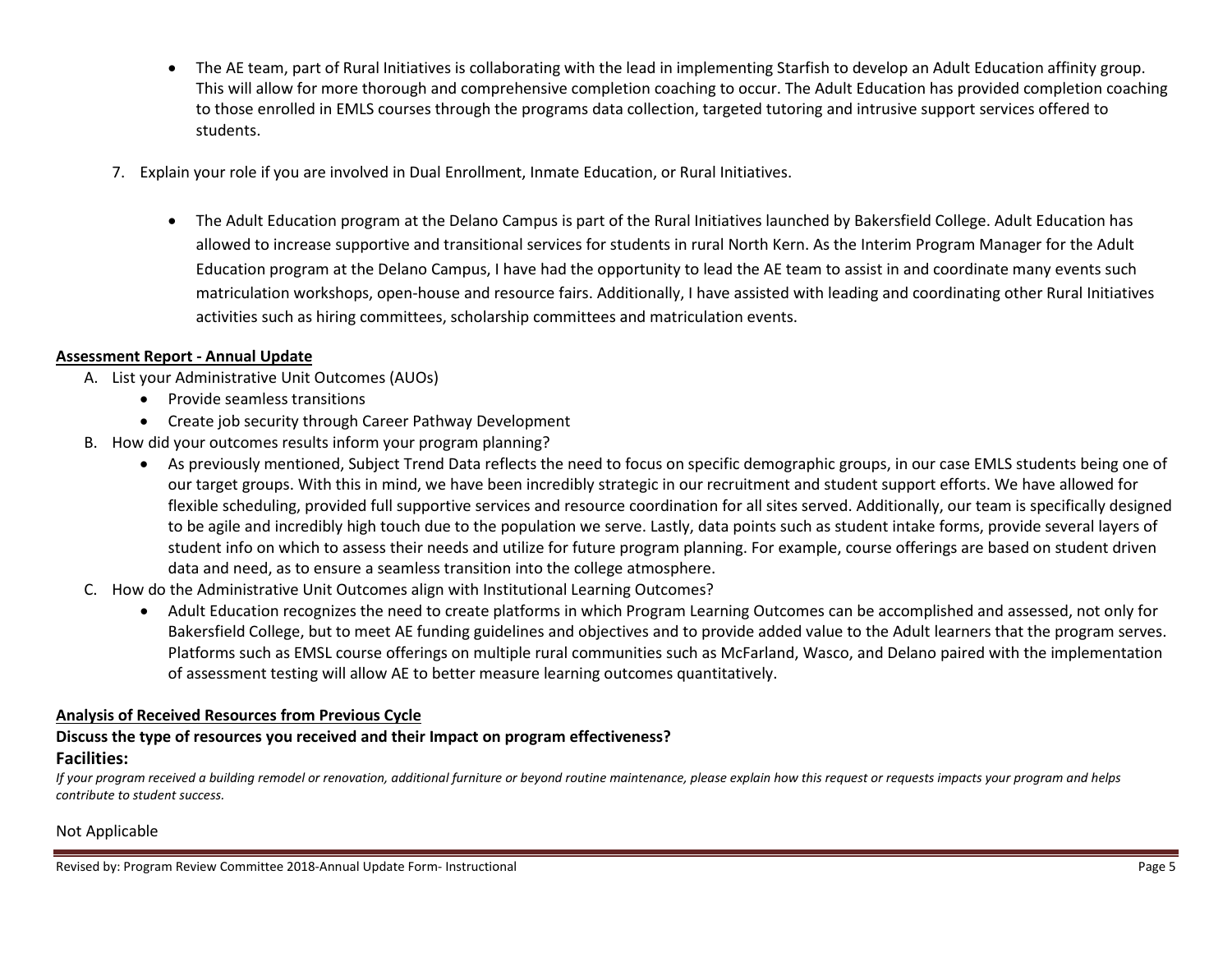- 1: Space Allocation
- 2: Renovation
- 3: Furniture
- 4: Other
- 5: Beyond Routine Maintenance

## **Technology:**

*If your program received technology (audio/visual – projectors, TV's, document cameras) and computers, how does the technology impact your program and help contribute to student success?*

Not Applicable

1: Replacement Technology 2: New Technology 3: Software 4: Other\_\_\_\_\_\_\_\_\_\_\_\_\_\_\_\_\_\_\_

# **Other Equipment**

*If your program received equipment that is not considered audio/visual or computer equipment technology, please explain how these resources impact your program and help contribute to student success.*

Not Applicable

## **Conclusion:**

Present any conclusions and findings about the program. This is an opportunity to provide a brief abstract or synopsis of your program's current circumstances and needs. Consider this a snapshot of your program if someone were to only read this portion of your annual program review.

*The goal is to eliminate barriers to higher education for underserved adult students in rural communities by taking the resources directly to them. Currently, Adult Education- Delano Campus serves students in various locations such as Delano Adult School, Wasco, and McFarland Learning Center.* 

*As part of a statewide effort to assist underserved populations to obtain employment and earn a livable wage, Bakersfield College has partnered with rural adult schools to provide additional services to adult learners. The goal is to identify students' career aspirations and provide targeted services aimed at eliminating barriers into entrance into their respective fields. As members of the Kern AEBG Consortium and in collaboration with other local educational institutions, Bakersfield College is currently able to offer the following services free of charge.*

- *Multi-level English Courses and support - One of the greatest barriers to achieving career or educational goals is insufficient English language fluency; therefore, the support team offers EMLS preparation support for beginners and transitional support for intermediate level students in North Kern.*
- *GED/HSE Tutoring - Bakersfield College does not offer GED courses but works in collaboration with the local adult schools to provide transitional support. Students enrolled in GED or HSE programs often need additional assistance outside the classroom to gain the skills and confidence needed to pass required exams; therefore, the support team offers one-on-one or group tutoring in all subjects.*